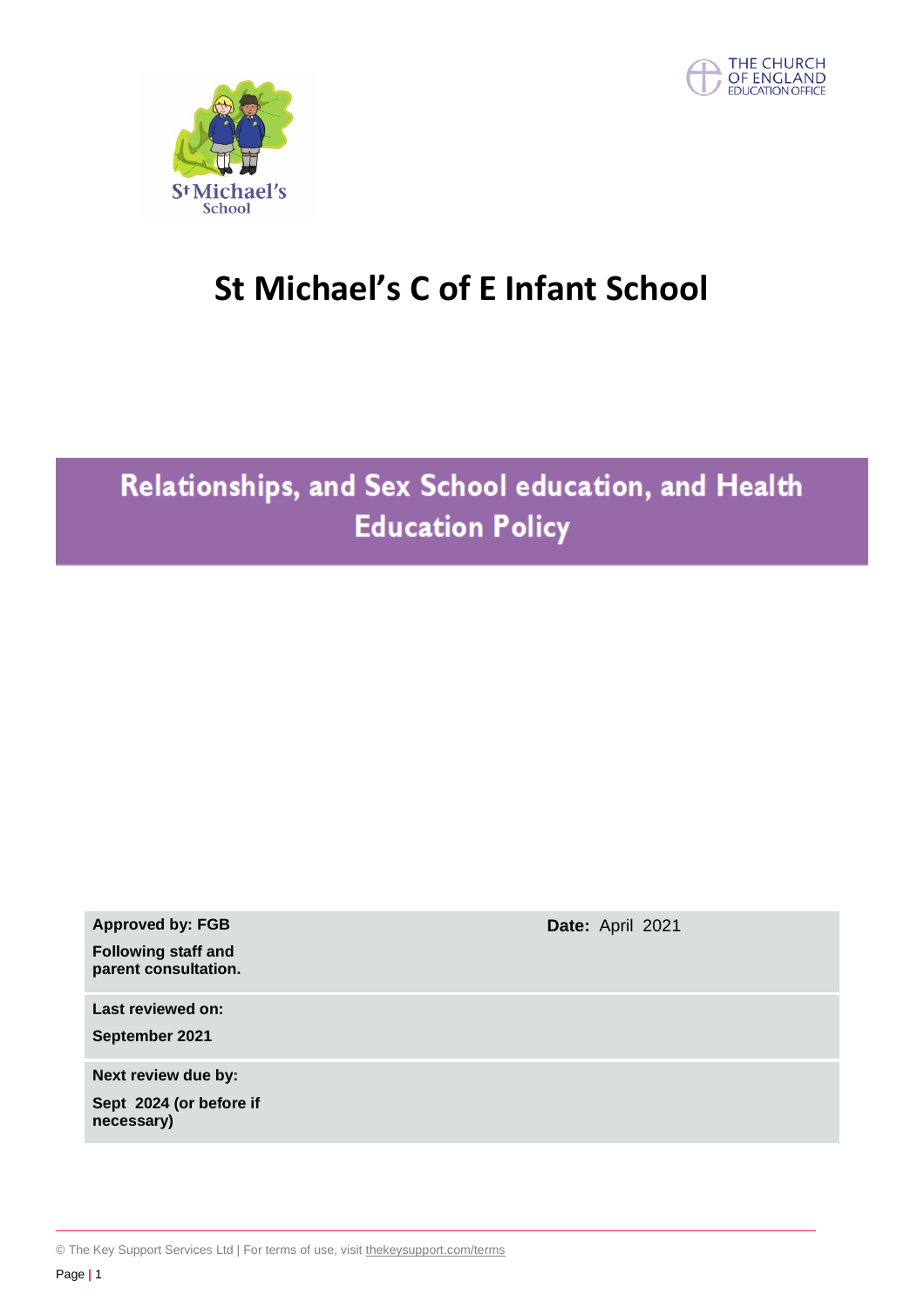# **Contents**

# <span id="page-1-0"></span>**1. Aims**

The aims of relationships and sex education (RSE) at our school are to:

- Provide a framework in which sensitive discussions can take place
- Help pupils develop feelings of self-respect, confidence and empathy
- Create a positive culture around relationship issues
- Teach pupils the correct vocabulary to describe themselves and their bodies

# **2. St Michael's Values**

Our school's ethos and values relate to RSE.

Our school vision is 'A small school with a big heart'

As a Church school with a strong Christian ethos, we are committed to doing the best for all of the children in our care, making everyone feel included and valued.

We have worked with members of our community to choose 6 Christian based values that will help guide us to be the best we can be in our everyday lives:

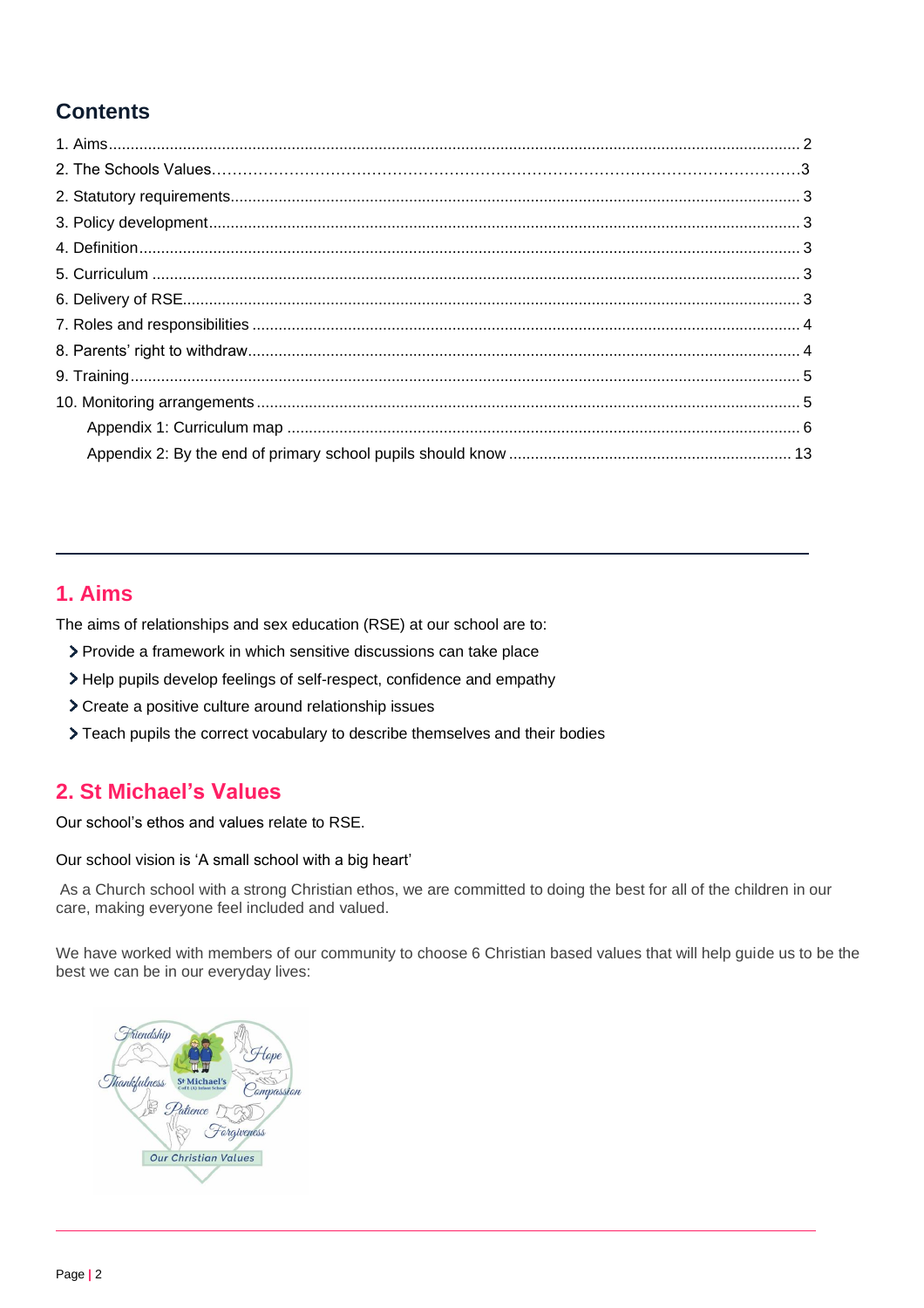These values will form the foundation of our choices as adults and we will take the time to learn more about what they mean and question what they might look like in our community and beyond, making sure this is understood by children and relevant to them.

# <span id="page-2-0"></span>**2. Statutory requirements**

We undertake to follow the principles in the Church of England Charter for faith sensitive and inclusive relationships education, relationships and sex education (RSE) and health education (RSHE).

The school's Child Protection and Safeguarding policy (September 2021) and Equality policy outline our approach to these important areas. In addition, we also teach children the appreciate requirements within the science curriculum. (**Year 1:** to identify, name, draw and label the basic parts of the human body and say which part of the body is associated with each sense. **Year 2:** notice that animals, including humans, have offspring which grow into adults find out about and describe the basic needs of animals, including humans, for survival (water, food and air, describe the importance for humans of exercise, eating the right amounts of different types of food, and hygiene).

At St Michael's C of E Infant School we teach RSE as set out in this policy.

# <span id="page-2-1"></span>**3. Policy development**

This policy has been developed in consultation with staff, pupils and parents. The consultation and policy development process involved the following steps:

- 1. Review a member of staff or working group pulled together all relevant information including relevant national and local guidance
- 2. Staff consultation all school staff were given the opportunity to look at the policy and make recommendations
- 3. Parent/stakeholder consultation parents were invited to give feedback about the proposed policy
- 4. Pupil consultation with our School council we shared and discussed our aims and curriculum at an age and stage appropriate level
- 5. Ratification once amendments were made, the policy was shared with governors and ratified

# <span id="page-2-2"></span>**4. Definition**

In Key Stage 1 RSE is about the emotional, social and cultural development of pupils, and involves learning about relationships, healthy lifestyles, diversity and personal identity.

The focus in our school is on teaching the fundamental building blocks and characteristics of positive relationships, with particular reference to friendships, family relationships, and relationships with other children and with adults.

RSE involves a combination of sharing information, and exploring issues and values.

# <span id="page-2-3"></span>**5. Curriculum**

Our curriculum is set out as per Appendix 1 but we may need to adapt it as and when necessary.

We have developed the curriculum in consultation with parents, pupils and staff, taking into account the age, needs and feelings of pupils. If pupils ask questions outside the scope of this policy, teachers will respond in an appropriate manner so they are fully informed and don't seek answers online.

# <span id="page-2-4"></span>**6. Delivery of RSE**

RSE is taught within the personal, social, health and economic (PSHE) education curriculum. Biological aspects of RSE are taught within the science curriculum, and other aspects are included in religious education (RE).

Relationships education focuses on teaching the fundamental building blocks and characteristics of positive relationships including:

Caring friendships Values (Friendship, Compassion, Forgiveness) Bee rules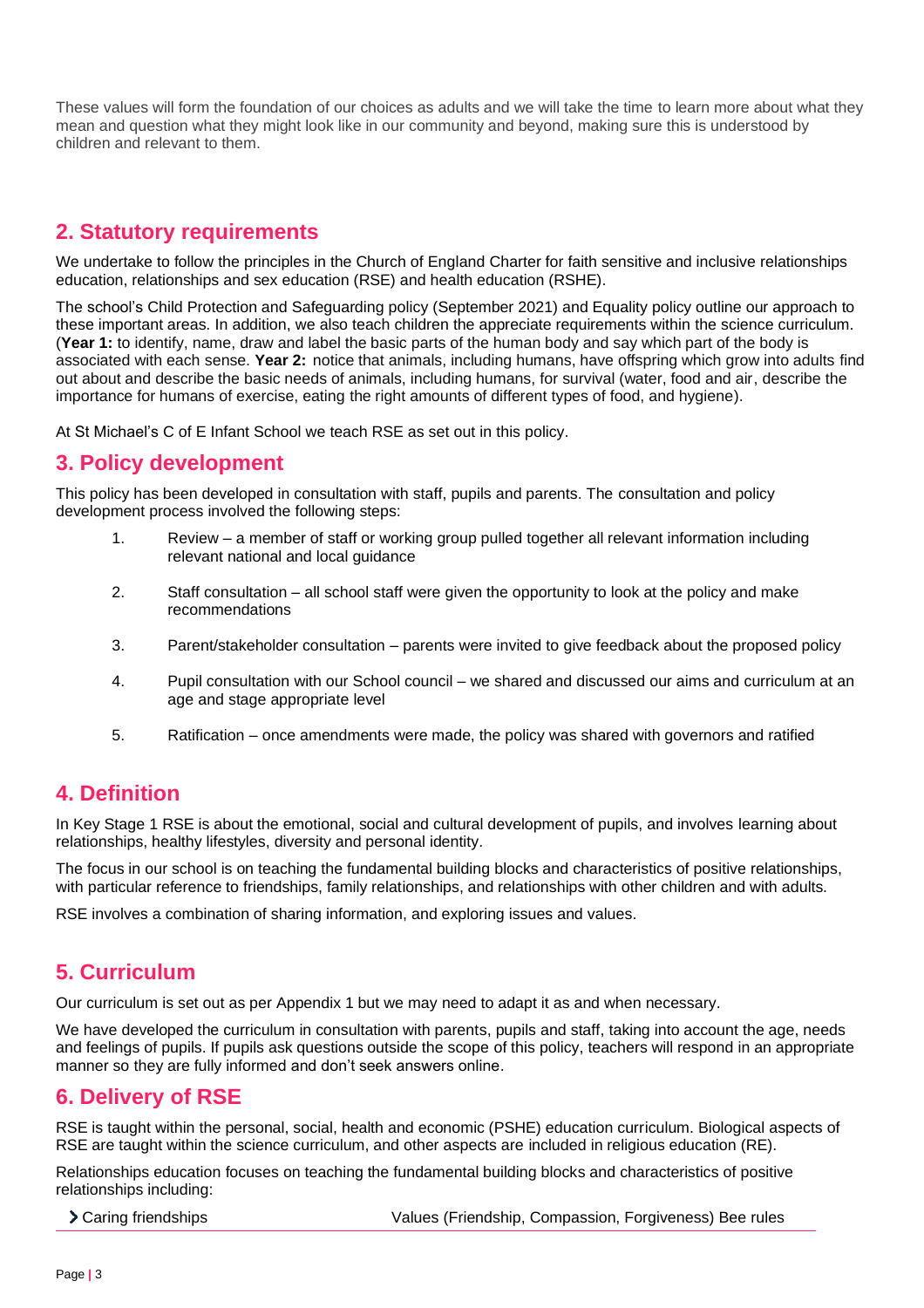| > Respectful relationships | Values (Forgiveness, Compassion, Thankfulness) Bee rules (be<br>respectful)      |
|----------------------------|----------------------------------------------------------------------------------|
| > Online relationships     | Annual On-line safety week                                                       |
| > Being safe               | On-line safety week, Bee rule (be safe), Road safety, Forest School,<br>Science) |

These areas of learning are taught within the context of family life taking care to ensure that there is no stigmatisation of children based on their home circumstances (families can include single parent families, LGBT parents, families headed by grandparents, adoptive parents, foster parents/carers amongst other structures) along with reflecting sensitively that some children may have a different structure of support around them.

The delivery and content of RSE will be made accessible to all pupils including those with special educational needs and disabilities (SEND).

For more information about our RSE curriculum, see Appendices 1 and 2.

# <span id="page-3-0"></span>**7. Roles and responsibilities**

### **7.1 The governing board**

The governing board will approve the RSE policy, and hold the headteacher to account for its implementation.

The governing board has delegated the approval of this policy to the headteacher.

### **7.2 The headteacher**

The headteacher is responsible for ensuring that RSE is taught consistently across the school, and for managing requests to withdraw pupils from [non-statutory/non-science] components of RSE (see section 8). This is not expected at the infant stage.

### **7.3 Staff**

Staff are responsible for:

- > Delivering RSE in a sensitive way
- Modelling positive attitudes to RSE
- > Monitoring progress
- Responding to the needs of individual pupils

Staff do not have the right to opt out of teaching RSE. Staff who have concerns about teaching RSE are encouraged to discuss this with the headteacher.

It is the role of the class teachers to teach RSE at St. Michael's, but sometimes our PPA teaching assistant may teach it (the class teacher would provide the planning if this does take place.)

### **7.4 Pupils**

Pupils are expected to engage fully in RSE and, when discussing issues related to RSE, treat others with respect and sensitivity.

# <span id="page-3-1"></span>**8. Parents' right to withdraw**

<span id="page-3-2"></span>Parents do not have the right to withdraw their children from relationships education.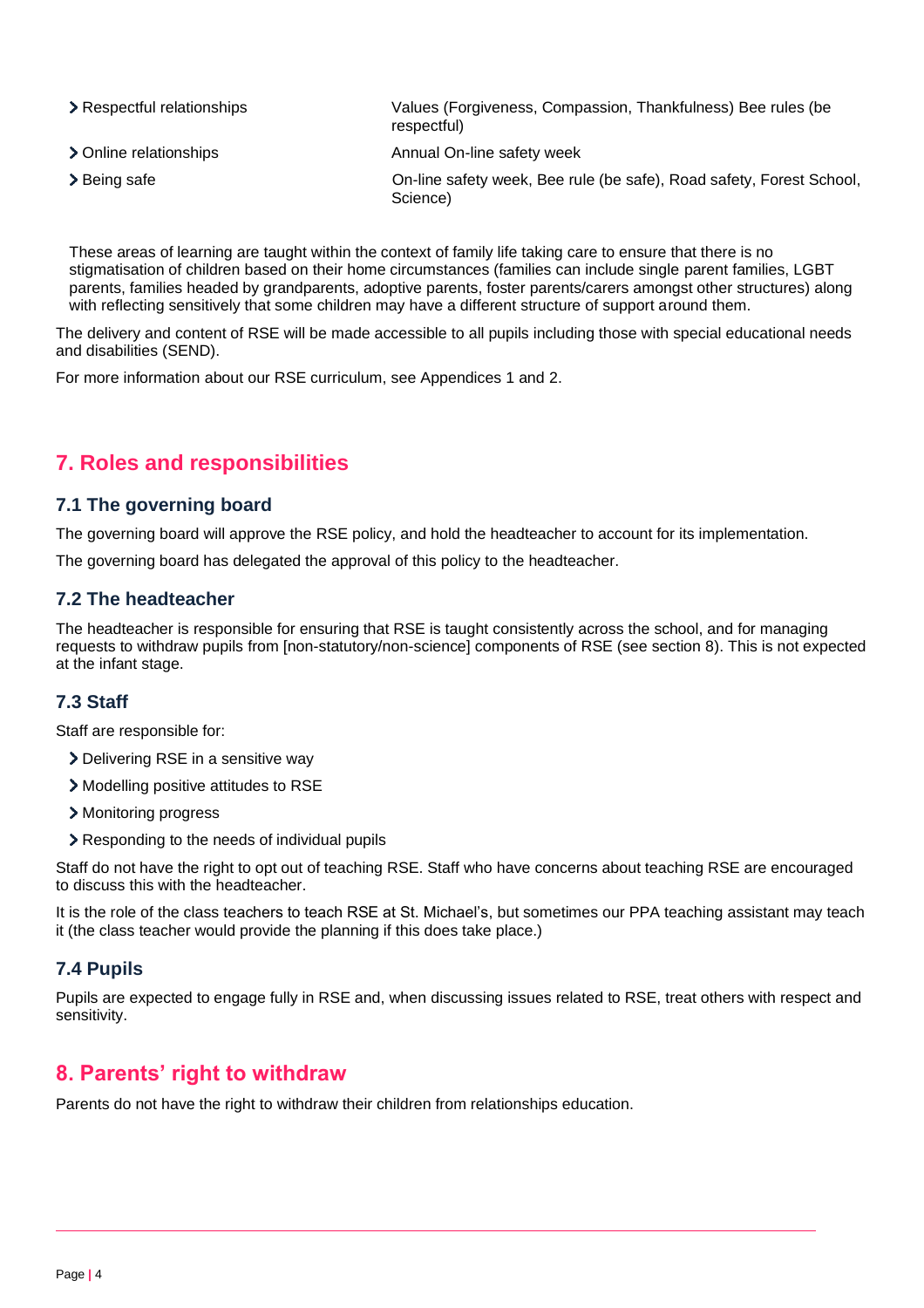# **9. Training**

Staff are trained on the delivery of RSE as part of their induction and it is included in our continuing professional development calendar.

The headteacher will also invite visitors from outside the school, such as school nurses, to provide support and training to staff teaching RSE.

# <span id="page-4-0"></span>**10. Monitoring arrangements**

The delivery of RSE is monitored by the PSHE leader and Head of School through pupil discussions, drop-in and formal observations, staff discussions.

This policy will be reviewed by the Headteacher every 3 years. At every review, the policy will be approved by the governing body.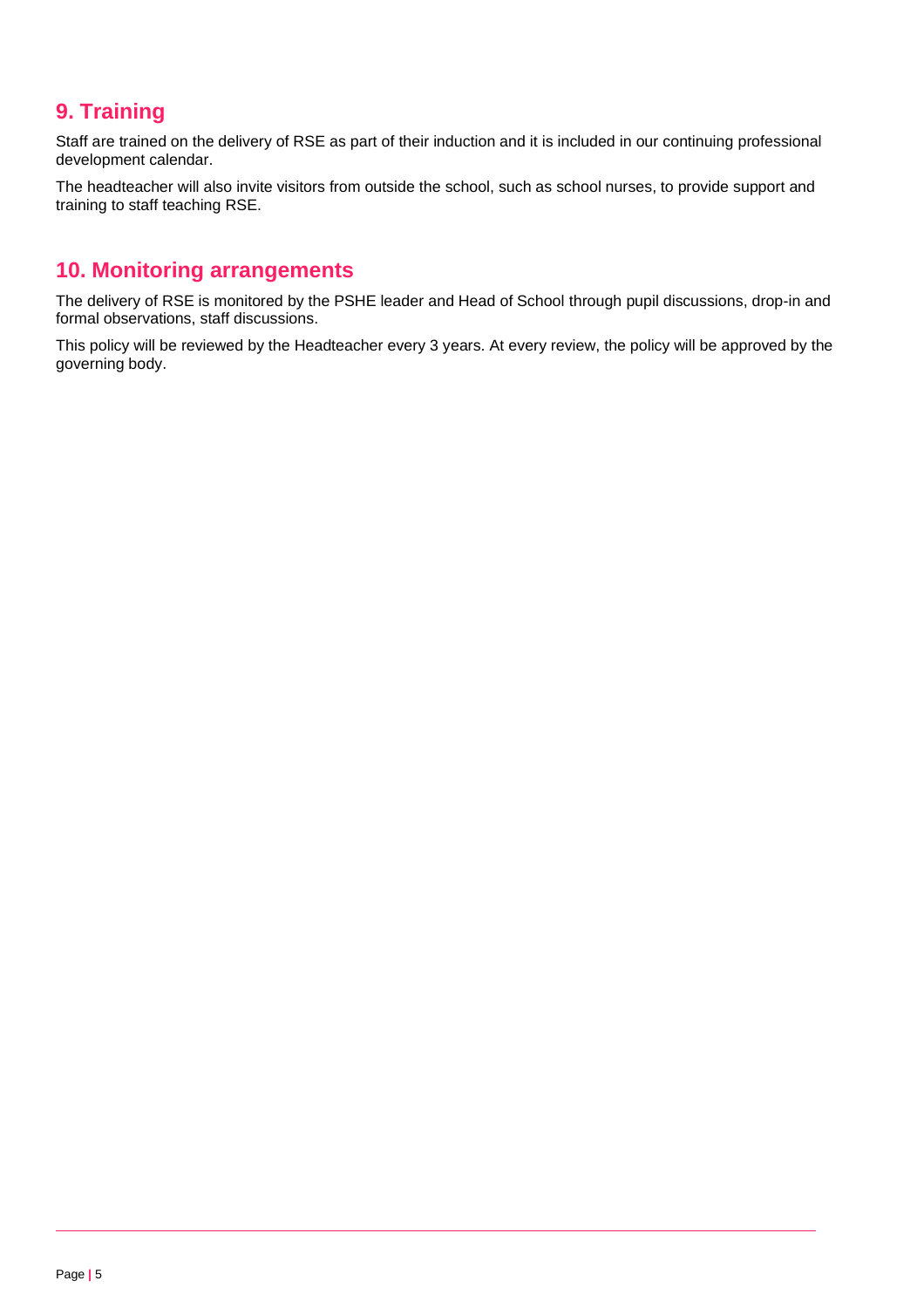### **St. Michaels Infant School "A small school with a big heart" Key stage 1 PSCHE SMSC Scheme of Work. 2020-2021**

*Included in the plan are the books contained in 'The Story project' work for each year group. Detailed learning objectives are available in this planning for every book at the appropriate level. This overview planning includes the main objectives only. Details at the end of this scheme. We have ensured that the RSE*  statutory guidance content that is applicable to infant children (2020) is covered within this scheme. We are liaising with our junior feeders to make sure our *offer complements theirs.*

|       | <b>Autumn Term</b>                                                                                            | <b>Spring Term</b>                                                      | <b>Summer Term</b>               |
|-------|---------------------------------------------------------------------------------------------------------------|-------------------------------------------------------------------------|----------------------------------|
|       | Values = Friendship and Thankfulness                                                                          | Values = Patience and Trust                                             | Values = Forgiveness and Hope    |
|       |                                                                                                               |                                                                         |                                  |
| Early | Anti-Bullying Week W (November date TBC each year)                                                            | Young Carer Action (renamed from                                        | Feeling Good Week (Surrey CC) W  |
| years | <b>School Bee Rules</b>                                                                                       | Awareness) Day (March) W                                                | Annual theme chosen by Surrey LA |
|       |                                                                                                               | https://carers.org/young-carers-awareness-                              |                                  |
|       | <b>Remembrance – W (Prayer Space) and worships.</b><br>Poppy stones.                                          | day/introduction                                                        |                                  |
|       | <b>NSPCC</b> W - Pantosaurus resources The Pant Rule                                                          | <b>Staying Safe: On-line safety week W (Feb)</b><br>date TBC each year) |                                  |
|       | https://www.nspcc.org.uk/keeping-children-safe/support-for-<br>parents/pants-underwear-rule/                  | https://www.saferinternet.org.uk/safer-internet-                        |                                  |
|       | Privates are private. Remember, your body belongs to you. No<br>means no.                                     | day/2021                                                                |                                  |
|       | Talk about secrets that upset you. Speak up someone can help                                                  |                                                                         |                                  |
|       | PSED - I can talk about my own and others, its consequences, and<br>know that some 'behaviour is unacceptable |                                                                         |                                  |
|       | $MR - I$ can form positive relationships with others.                                                         |                                                                         |                                  |
|       |                                                                                                               |                                                                         |                                  |
|       |                                                                                                               |                                                                         |                                  |
|       |                                                                                                               |                                                                         |                                  |

<sup>©</sup> The Key Support Services Ltd | For terms of use, visit [thekeysupport.com/terms](https://thekeysupport.com/terms-of-use)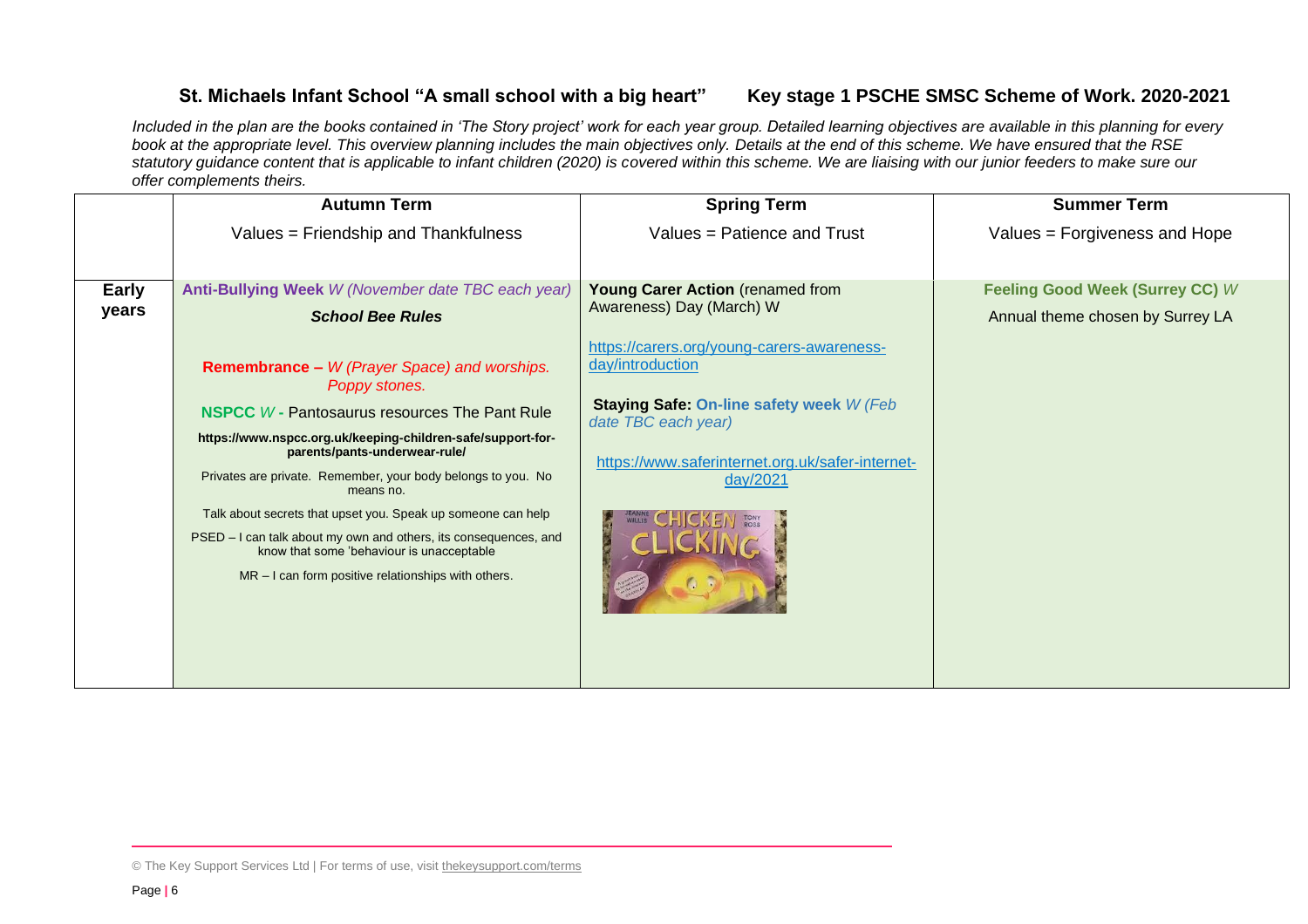| <b>Recognising and naming emotions</b>                                                                                                                                                                                                                                                                                                                                                                                                                                                         | <b>Recognising and naming emotions</b>                                                                                                                                                                                                                       | <b>Recognising and naming emotions</b>                                                                                                                                                                                                             |
|------------------------------------------------------------------------------------------------------------------------------------------------------------------------------------------------------------------------------------------------------------------------------------------------------------------------------------------------------------------------------------------------------------------------------------------------------------------------------------------------|--------------------------------------------------------------------------------------------------------------------------------------------------------------------------------------------------------------------------------------------------------------|----------------------------------------------------------------------------------------------------------------------------------------------------------------------------------------------------------------------------------------------------|
| Children can identify and name some feelings (for example through<br>interpreting facial expressions) and express some of their positive<br>qualities. They can demonstrate that they can manage some feelings<br>in a positive and effective way.                                                                                                                                                                                                                                             | Children can identify and name some feelings (for example<br>through interpreting facial expressions) and express some of<br>their positive qualities. They can demonstrate that they can<br>manage some feelings in a positive and effective way.           | Children can identify and name some feelings (for example<br>through interpreting facial expressions) and express some of<br>their positive qualities. They can demonstrate that they can<br>manage some feelings in a positive and effective way. |
|                                                                                                                                                                                                                                                                                                                                                                                                                                                                                                | I can talk about the things I am thankful for.                                                                                                                                                                                                               | SP - I know and can express the feelings<br>happy and sad, what makes me feel this way<br>and how I can manage negative emotions.                                                                                                                  |
| SP - I know who is in my family, why they are important<br>to me and why love and stability matter in a family<br>I can say goodbye easily to my parent carer.<br>I understand the feeling calm.<br>SP - I understand what the word healthy means, can<br>name some healthy foods and know that drinking water<br>and exercising keep me healthy.<br>I can explain how to look after plants and animals.                                                                                       | SP- I know what is good about the world<br>HERE WE<br>and can tell you things I love in it.<br>I am proud of my school and want to make<br>ARE<br>it a good place (Bee rules).<br>I understand how important it is to look after<br>my spaces and the world. | SP - I understand feeling angry and<br>how I can calm myself when I am.<br>I understand the difference between<br>feelings and actions.<br>Lauren Child<br>I understand how to have kind hands.                                                    |
| <b>Making emergency Calls</b><br>Children understand what an emergency is and how to make an<br>emergency call<br><b>Looking after myself</b><br>They can explain ways of keeping clean (for example by washing their<br>hands keeping their hair tidy) and they can name the main parts of the<br>bodv.<br>They are familiar with the 'Catch It, Bin It, Kill It' campaign and how<br>important it is to kill germs and avoid spreading disease. They<br>understand the 'Be Safe' school rule |                                                                                                                                                                                                                                                              | SP - I have discussed pregnancy and know how to care for a<br>human baby.<br>I know who to talk to if I am worried.                                                                                                                                |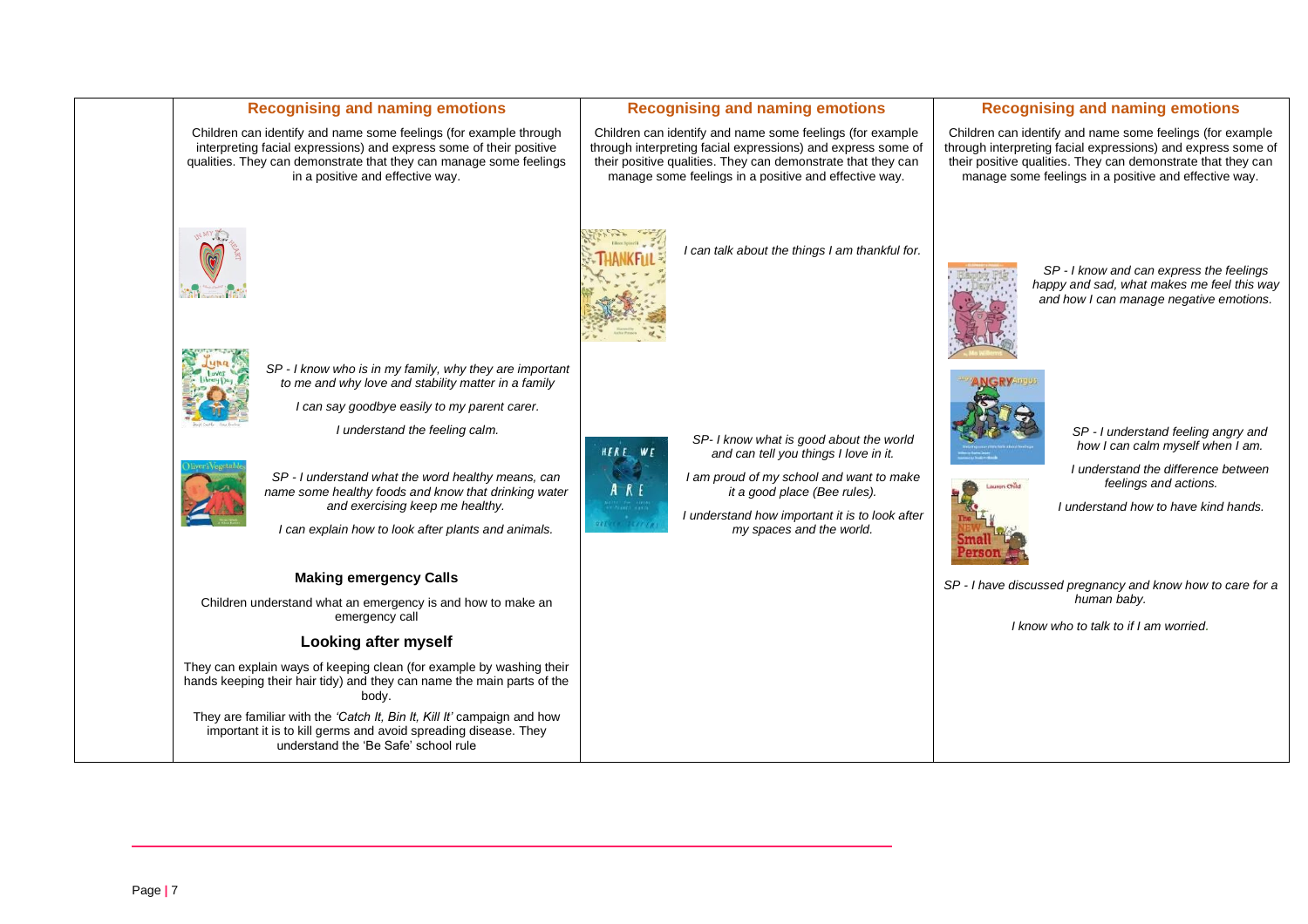| Year 1 | <b>School Bee Rules (revisit)</b><br>Anti-Bullying Week W (November date TBC each year)                                                                                                                                                                                                                                                                                                                                                                                                      | <b>Young Carer Action (renamed from</b><br>Awareness) Day (March) W                                                                                                                                                                                             | <b>Feeling Good Week (Surrey CC)</b><br>Annual theme chosen by Surrey LA                                                                                                                                                                                        |
|--------|----------------------------------------------------------------------------------------------------------------------------------------------------------------------------------------------------------------------------------------------------------------------------------------------------------------------------------------------------------------------------------------------------------------------------------------------------------------------------------------------|-----------------------------------------------------------------------------------------------------------------------------------------------------------------------------------------------------------------------------------------------------------------|-----------------------------------------------------------------------------------------------------------------------------------------------------------------------------------------------------------------------------------------------------------------|
|        | NSPCC 'Stay Safe Speak Out' -KS1 Year 1 W                                                                                                                                                                                                                                                                                                                                                                                                                                                    | https://carers.org/young-carers-awareness-<br>day/introduction                                                                                                                                                                                                  |                                                                                                                                                                                                                                                                 |
|        | Review and recap and further explore                                                                                                                                                                                                                                                                                                                                                                                                                                                         |                                                                                                                                                                                                                                                                 |                                                                                                                                                                                                                                                                 |
|        | PSHE core theme 1: Health and Wellbeing: Pupils learn ways of<br>keeping physically and emotionally safe / how to make informed<br>choices about health and wellbeing and to recognise sources of help<br>with this.<br>PSHE core theme 2: Relationships Pupils learn: how to recognise<br>risky or negative relationships including all forms of bullying and abuse<br>/ how to respond to risky or negative relationships and ask for help.<br>Remembrance - W (Prayer Space) Poppy Appeal | Staying Safe: On-line safety week W (Feb<br>date TBC each year)<br>https://www.saferinternet.org.uk/safer-internet-<br>day/2021                                                                                                                                 |                                                                                                                                                                                                                                                                 |
|        |                                                                                                                                                                                                                                                                                                                                                                                                                                                                                              | SP - I know the benefits of going on-line.<br>I know how to recognise the risks and, harmful content and<br>contact.                                                                                                                                            |                                                                                                                                                                                                                                                                 |
|        |                                                                                                                                                                                                                                                                                                                                                                                                                                                                                              | I know the principles for keeping safe on-line.                                                                                                                                                                                                                 |                                                                                                                                                                                                                                                                 |
|        |                                                                                                                                                                                                                                                                                                                                                                                                                                                                                              | I how to report any problems have on-line.                                                                                                                                                                                                                      |                                                                                                                                                                                                                                                                 |
|        |                                                                                                                                                                                                                                                                                                                                                                                                                                                                                              |                                                                                                                                                                                                                                                                 |                                                                                                                                                                                                                                                                 |
|        | <b>Recognising and naming emotions</b>                                                                                                                                                                                                                                                                                                                                                                                                                                                       | <b>Recognising and naming emotions</b>                                                                                                                                                                                                                          | <b>Recognising and naming emotions</b>                                                                                                                                                                                                                          |
|        | Children can identify and name a wider range of feelings (for example<br>through interpreting facial expressions) and express some of their<br>positive qualities. They can demonstrate that they can manage some<br>them using strategies they have been taught.                                                                                                                                                                                                                            | Children can identify and name a wider range of feelings (for<br>example through interpreting facial expressions) and<br>express some of their positive qualities. They can<br>demonstrate that they can manage them using strategies<br>they have been taught. | Children can identify and name a wider range of feelings (for<br>example through interpreting facial expressions) and express<br>some of their positive qualities. They can demonstrate that<br>they can manage them using strategies they have been<br>taught. |
|        |                                                                                                                                                                                                                                                                                                                                                                                                                                                                                              |                                                                                                                                                                                                                                                                 |                                                                                                                                                                                                                                                                 |

 $\mathbf{I}$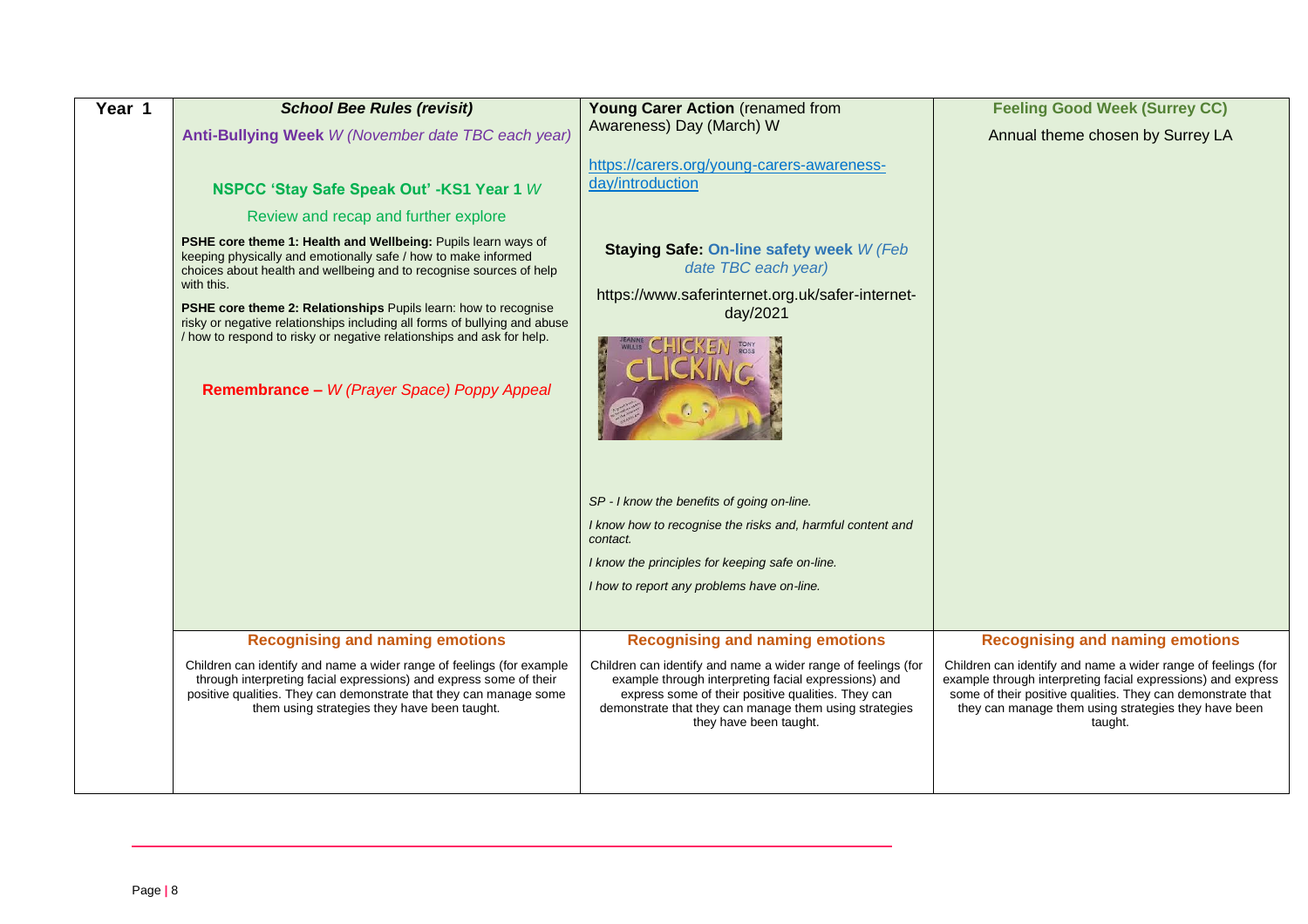

*SP - I know that happiness is important to me and to others and that I can help to make myself and others happy through small acts of kindness.* 

*I have ways of stopping myself making poor choices that affect me and others.* 

*SP - I know how important peace is in my life, our school and the world. I know how to be a peace maker. (Value linked) I know how important it is to get enough sleep. I know how to help myself feel just right if I am fidgety (Link to alert levels)*



*SP - I understand that families are different but they all deserve respect and should be valued.*

*I know how people choose and make friends.*

*I know games to play with my friends.*

- *SP - I know what make me me and can celebrate my strengths.*
- *I can teach somebody something I am good at.*
- *I understand how I can persevere.*
- *I know how to stay safe on the roads and on-line.*



*I know how to judge what I am feeling and know if I am making good choices.*

*I understand that there are levels of emotions ad can use the 5-point scale to help me.*

*I know how to calm myself down.*



*I can describe healthy choices and understand what will happen to me and others if we do not have a healthy lifestyle.*

# **Young carers Focus unit:**

possible) for a range of categories. *'A Day in the Life of…'*



What is a Young carer? Look at case studies (from school if

### **Looking after myself**

**Unicef Rights and Responsibilities Introduction:** I understand that as a child I have rights and also these are balanced with my matching responsibilities.

They can explain ways of keeping clean (for example by washing their hands and keeping their hair tidy)

They are familiar with the *'Catch It, Bin It, Kill It'* campaign and how important it is to kill germs and avoid spreading disease.

#### **Staying Safe: Road Safety**

Children can describe ways of keeping safe in familiar situations (for example knowing how and where to cross the road safely.

Mrs Moon (Lollipop Lady) to give safety talk to all children using road safety markings in outdoor area.

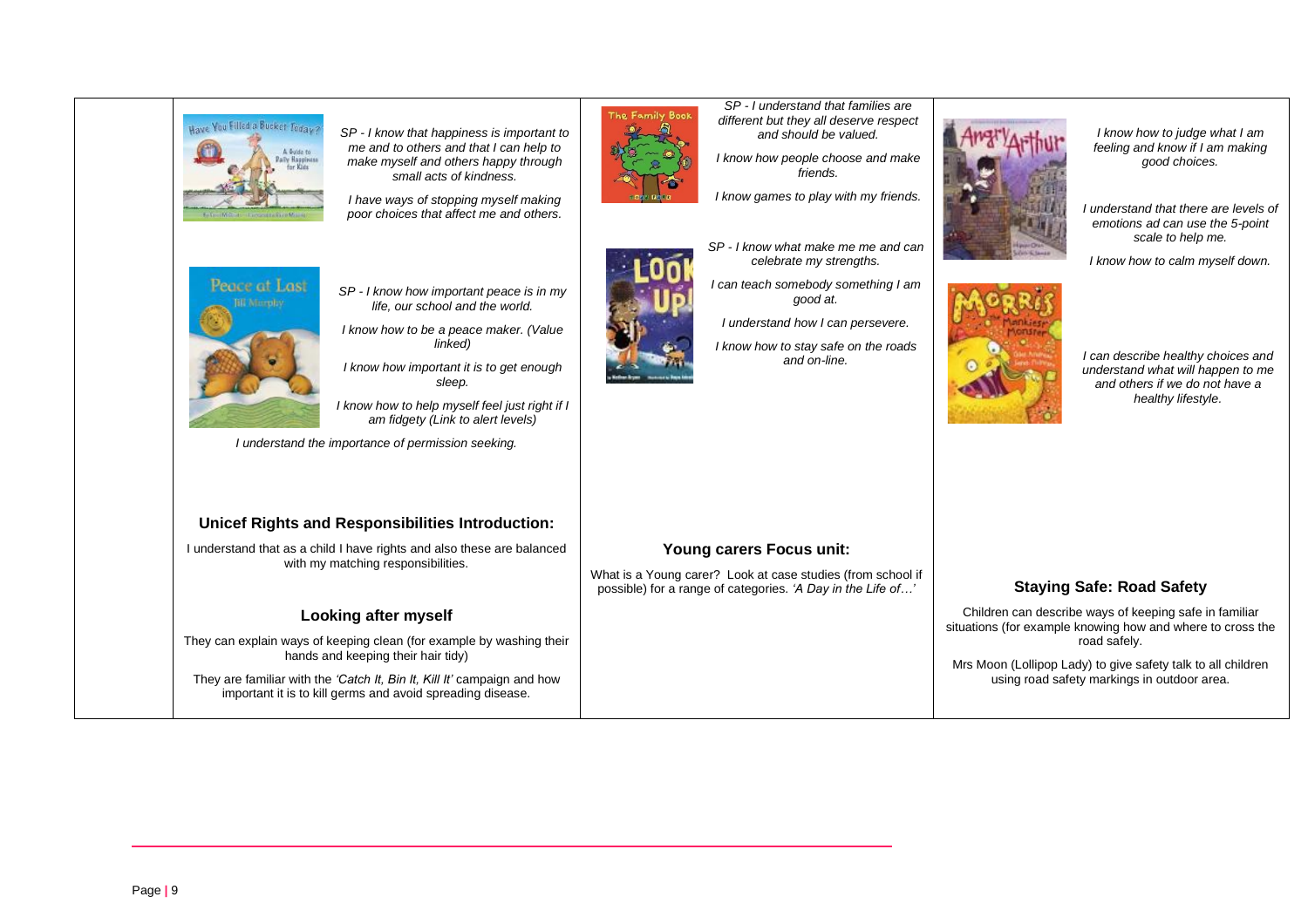| Year 2 | <b>School Bee Rules (revisit)</b>                                                                                                                                                                                     | Young Carer Action (renamed from                                                                                                        | 'Feeling Good' Week (Surrey CC)  |
|--------|-----------------------------------------------------------------------------------------------------------------------------------------------------------------------------------------------------------------------|-----------------------------------------------------------------------------------------------------------------------------------------|----------------------------------|
|        | Anti-Bullying Week W(November date TBC every year)                                                                                                                                                                    | Awareness) Day (March) W                                                                                                                | Annual theme chosen by Surrey LA |
|        | 'Stay Safe Speak Out' NSPCC - KS1 Year 2 W<br>Review and recap and further explore                                                                                                                                    | https://carers.org/young-carers-awareness-<br>day/introduction                                                                          |                                  |
|        | PSHE core theme 1: Health and Wellbeing: Pupils learn ways of<br>keeping physically and emotionally safe / how to make informed<br>choices about health and wellbeing and to recognise sources of help<br>with this.  | <b>Staying Safe: On-line safety week W (Feb)</b><br>date TBC each year)<br>https://www.saferinternet.org.uk/safer-internet-<br>day/2021 |                                  |
|        | PSHE core theme 2: Relationships Pupils learn: how to recognise<br>risky or negative relationships including all forms of bullying and abuse<br>/ how to respond to risky or negative relationships and ask for help. |                                                                                                                                         |                                  |
|        | Remembrance - W (Prayer Space)Memorial Service                                                                                                                                                                        |                                                                                                                                         |                                  |
|        |                                                                                                                                                                                                                       | SP - I know the benefits of going on-line.                                                                                              |                                  |
|        |                                                                                                                                                                                                                       | I know how to recognise the risks and, harmful content and<br>contact.                                                                  |                                  |
|        |                                                                                                                                                                                                                       | I know the principles for keeping safe on-line.                                                                                         |                                  |
|        |                                                                                                                                                                                                                       | I how to report any problems have on-line.                                                                                              |                                  |
|        |                                                                                                                                                                                                                       |                                                                                                                                         |                                  |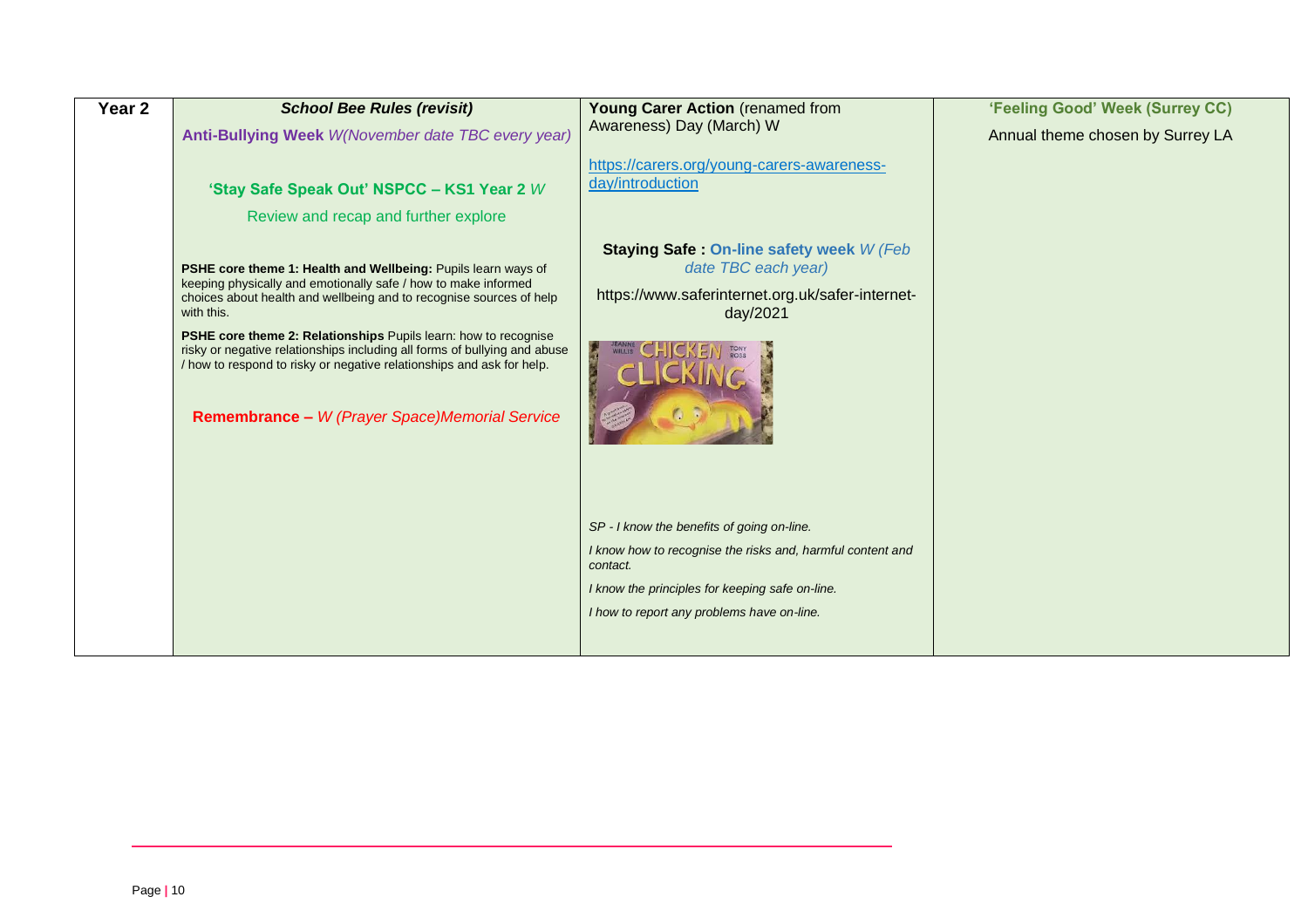

*SP - I understand that mistakes are part of learning. I can reflect and learn from my experiences. I understand the importance of self-respect and self-kindness and how this is linked to my happiness. I understand perseverance and how to do it..*

*SP -*



*I know about fire safety. I have strategies for dealing with change and loss. I understand communities and what communities I am part of. I understand the concept of of saving and spending money. I can tell you what I would like to save money for. I understand that money comes from different sources and that most* 

*people make money through a job.*

#### **Looking after myself**

They can explain ways of keeping clean (for example by washing their hands and keeping their hair tidy) They are familiar with the *'Catch It, Bin It, Kill It'* campaign and how important it is to kill germs and avoid spreading disease. **'Going for Gold'**

Children can set themselves achievable simple goals and feel a sense of pride and satisfaction when they reach them. They also learn to deal with the feelings of disappointment if they are not able to achieve them.

Unicef Rights and Responsibilities approach further develope

#### **Understanding mental health:** Wheel of well-being Children explore the factors that contribute to good mental health through the sectors of the wheel of well-being



**'Good to be different'** Children understand to embrace and celebrate difference in all forms.



**Staying Safe Medicines** Children can talk about the harmful aspects of some household products and medicines

> *I can say the names of the different parts of the body (including external genetalia) and the difference between boys and girls.*

> *I know that pants are private and why. I can judge what type of physical contact is acceptable/comfortable and how to respond.*

*I know what to do if I feel unsafe. I understand the difference between secrets and nice surprises and the importance of not keeping secret that makes me feel uncomfortable or afraid.*

#### **Recognising and naming emotions**



*I understand that having negative emotions is normal and does not make me a bad person. I can explain what is fair/unfair, right/wrong, kind/unkind. I can identify and respect what is similar and different between me and my friends.*



*I understand the importance of my name and cultural identity.*

*I know what it means to be unique and why it is good to be different. I understand how it feels to start somewhere new and know how to make others feel welcome.*

#### **Dementia Friendly work**



Children can explain different ways that family and friends should care for one another (for example telling a friend that they like them, showing concern for a family member who is unwell). They can explain that people grow from young to old and some of the changes that take place relating to dementia **Link to Young carers.** [https://carers.org/resources/all-](https://carers.org/resources/all-resources/16-an-activity-project-for-carers-of-people-with-dementia)

[resources/16-an-activity-project-for-carers-of-people-with](https://carers.org/resources/all-resources/16-an-activity-project-for-carers-of-people-with-dementia)**[dementia](https://carers.org/resources/all-resources/16-an-activity-project-for-carers-of-people-with-dementia)** 

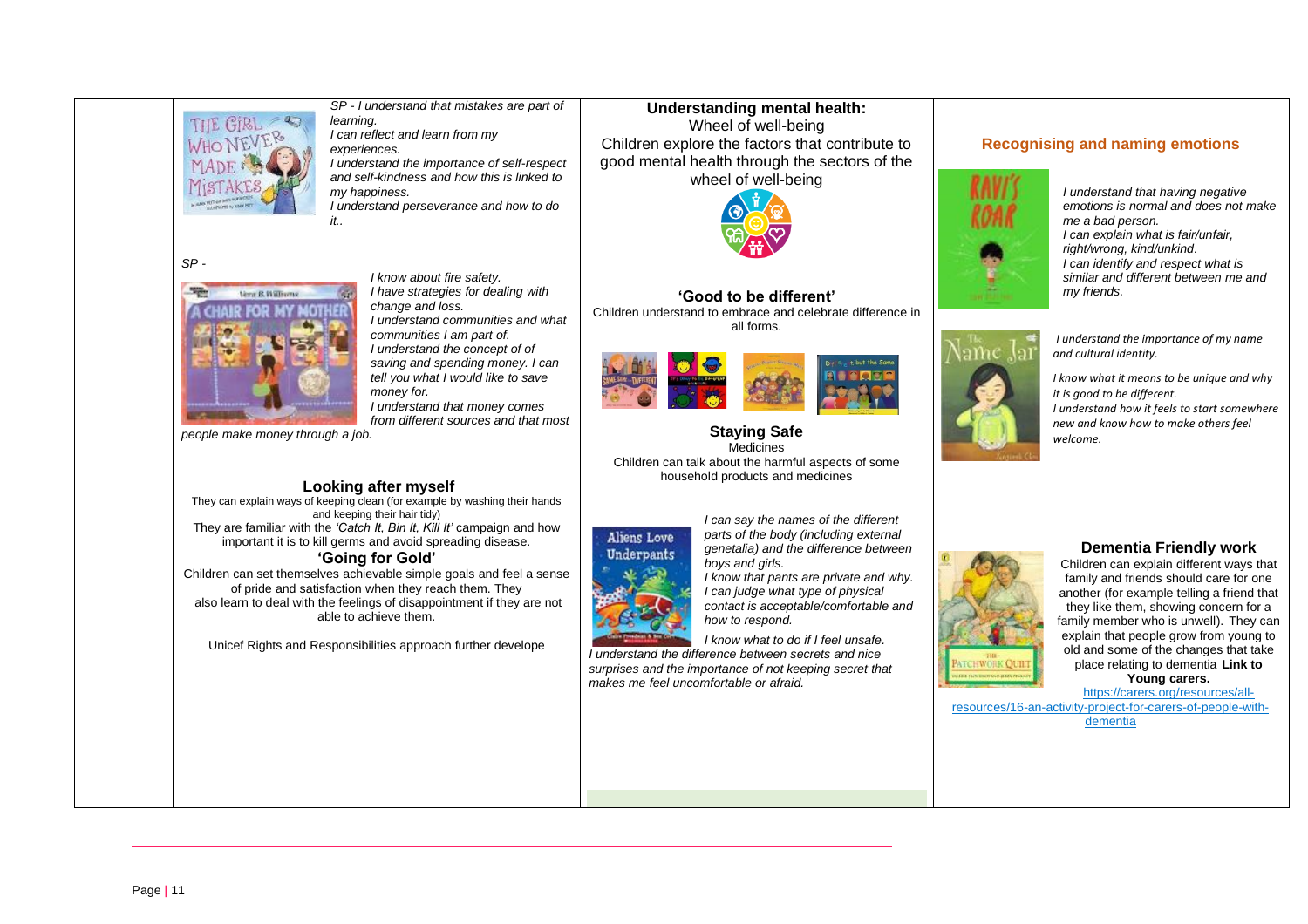



### Additional books from the Literacy Project that may be used

#### **THE STORY PROJECT**

#### **The Challenge**

The mental health foundation recently estimated that 2 in 3 people will experience a mental health problem in their lifetime and 50% of mental health problems first appear before the age of 14. The number of children struggling emotionally is increasing with 90% of headteachers reporting a decline in children's wellbeing over the last 5 years. Children growing up in the low socioeconomic areas are particularly vulnerable as they are 3 times more likely to suffer from a mental health problem. Poor mental health affects young people's academic results, but in recent research headteachers admitted that the importance of hitting attainment targets was so great, that there is limited capacity for wellbeing interventions.

#### **Our Solution**

The Story Project has developed a programme that integrate the development of literacy skills and wellbeing, so that primary and secondary schools can support children and young people's academic

and emotional growth at the same time.

#### **How do we do this?**

The Story Project does this through three stages.

1: A curriculum for wellbeing: The Story Project provides teachers and children with a clear outline of the skills that are needed to have a good level of wellbeing. These skills cover all the government statutory requirements and have been written with input from teachers and children.

**2: Stories:** Each skill is matched to a fiction book or extract from a book, so the teacher has a direct example of a character who is experiencing the wellbeing issue. In primary school these are carefully chosen, popular picture books and at secondary school these are texts that are part of the GCSE or KS3 syllabus.

3: Catalogue of resources: Finally teachers are provided with resources to accompany each skill and text. The resources follow the unique [STORY](https://www.story-project.co.uk/projects) structure, that ensures each lesson includes a mindful Settling activity, emotional vocabulary Training, a clear Objective, a carefully chosen story/ passage to Read and then an activity and opportunity to reflect on 'how does this story relates to **Y**ou?'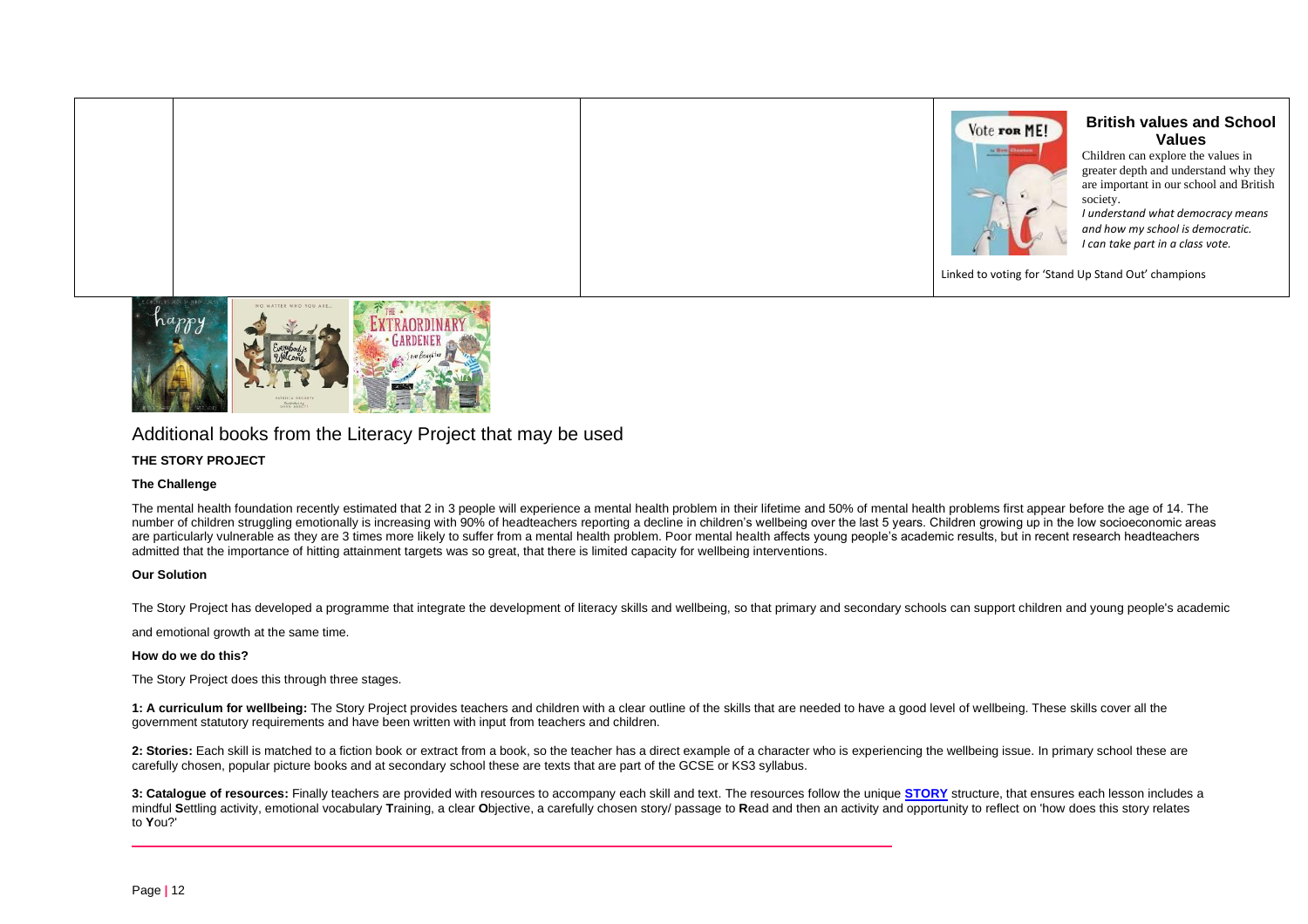The whole project has been devised from researching the best international practice in this field. This research was funded by the Winston Churchill Memorial Trust and a report on the findings can be found [here.](https://www.wcmt.org.uk/sites/default/files/report-documents/Richards%20O%20Report%202016%20Final.pdf)

Each teacher that takes part in The Story Project attends training to ensure they understand these three stages and the benefits of teaching wellbeing skills alongside literacy skills.

#### **By the end of primary school: Families and people who care for me**

Pupils should know

• that families are important for children growing up because they can give love, security and stability.

• the characteristics of healthy family life, commitment to each other, including in times of difficulty, protection and care for children and other family members, the importance of spending time together and sharing each other's lives.

• that others' families, either in school or in the wider world, sometimes look different from their family, but that they should respect those differences and know that other children's families are also characterised by love and care.

• that stable, caring relationships, which may be of different types, are at the heart of happy families, and are important for children's security as they grow up.

• that marriage represents a formal and legally recognised commitment of two people to each other which is intended to be lifelong.

• how to recognise if family relationships are making them feel unhappy or unsafe, and how to seek help or advice from others if needed.

#### **Caring friendships**

Pupils should know

• how important friendships are in making us feel happy and secure, and how people choose and make friends.

• the characteristics of friendships, including mutual respect, truthfulness, trustworthiness, loyalty, kindness, generosity, trust, sharing interests and experiences and support with problems and difficulties.

• that healthy friendships are positive and welcoming towards others, and do not make others feel lonely or excluded.

• that most friendships have ups and downs, and that these can often be worked through so that the friendship is repaired or even strengthened, and that resorting to violence is never right.

• how to recognise who to trust and who not to trust, how to judge when a friendship is making them feel unhappy or uncomfortable, managing conflict, how to manage these situations and how to seek help or advice from others, if needed.

#### **Respectful relationships**

Pupils should know

• the importance of respecting others, even when they are very different from them (for example, physically, in character, personality or backgrounds), or make different choices or have different preferences or beliefs.

• practical steps they can take in a range of different contexts to improve or support respectful relationships.

• the conventions of courtesy and manners.

• the importance of self-respect and how this links to their own happiness.

• that in school and in wider society they can expect to be treated with respect by others, and that in turn they should show due respect to others, including those in positions of authority. Marriage in England and Wales is available to both opposite sex and same sex couples. The Marriage (Same Sex Couples) Act 2013 extended marriage to same sex couples in England and Wales. The ceremony through which a couple get married may be civil or religious.

• about different types of bullying (including cyberbullying), the impact of bullying, responsibilities of bystanders (primarily reporting bullying to an adult) and how to get help.

• what a stereotype is, and how stereotypes can be unfair, negative or destructive.

• the importance of permission-seeking and giving in relationships with friends, peers and adults.

#### **Online relationships**

Pupils should know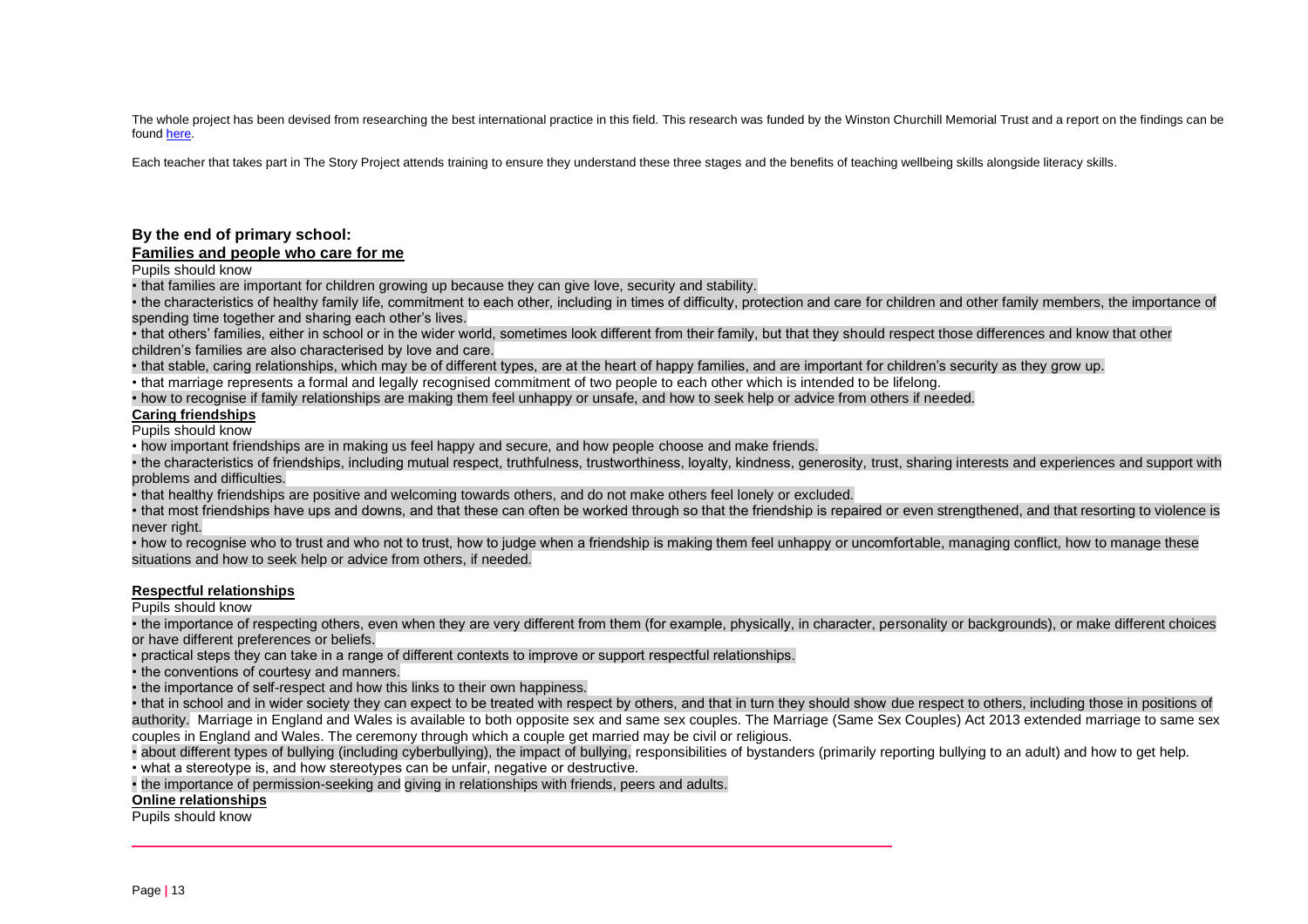• that people sometimes behave differently online, including by pretending to be someone they are not.

• that the same principles apply to online relationships as to face-to-face relationships, including the importance of respect for others online including when we are anonymous. • the rules and principles for keeping safe online, how to recognise risks, harmful content and contact, and how to report them.

• how to critically consider their online friendships and sources of information including awareness of the risks associated with people they have never met.

• how information and data is shared and used online.

#### **Being safe**

Pupils should know

• what sorts of boundaries are appropriate in friendships with peers and others (including in a digital context).

• about the concept of privacy and the implications of it for both children and adults; including that it is not always right to keep secrets if they relate to being safe.

• that each person's body belongs to them, and the differences between appropriate and inappropriate or unsafe physical, and other, contact.

• how to respond safely and appropriately to adults they may encounter (in all contexts, including online) whom they do not know.

• how to recognise and report feelings of being unsafe or feeling bad about any adult.

• how to ask for advice or help for themselves or others, and to keep trying until they are heard.

• how to report concerns or abuse, and the vocabulary and confidence needed to do so.

• where to get advice e.g. family, school and/or other sources